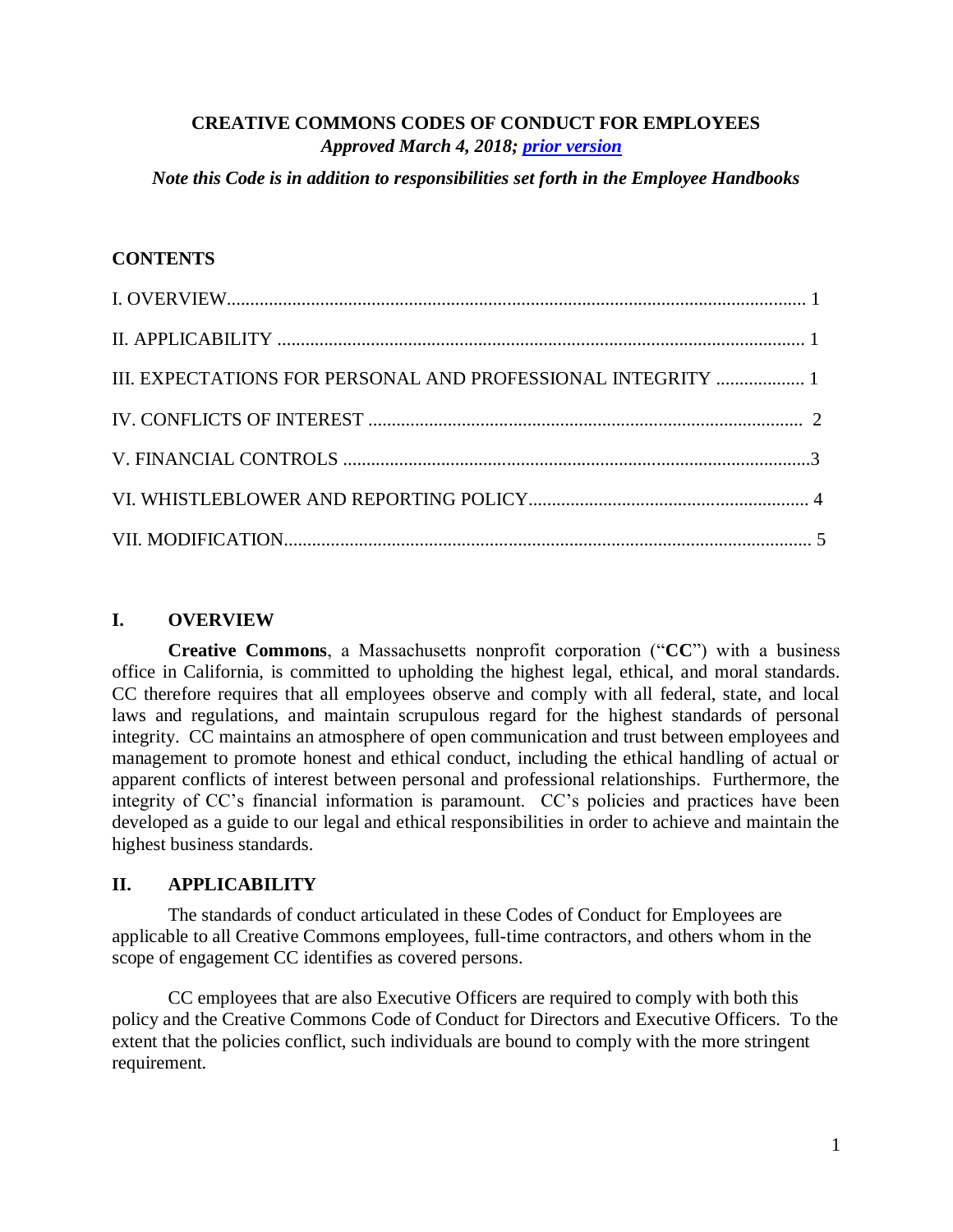#### **III. EXPECTATIONS FOR PERSONAL AND PROFESSIONAL INTEGRITY**

Every individual associated with CC, including CC's employees, is expected to act in accordance with professional standards, as well as with honesty, integrity, openness, accountability and a commitment to excellence. Everyone is expected to exercise sound judgment to support CC's mission and serve CC's best interests.

As an organization, CC strives to maintain a working environment that values respect, fairness and integrity. CC employees must ensure that their activities support the organization and take care to avoid conduct that would compromise public confidence in CC and its mission. Employees are expected to represent the organization and its mission with professionalism and in a manner that is in the best interests of CC. CC expects that its employees will maintain a shared commitment to core values and an expectation of professional, ethical conduct as representatives of the organization.

### **IV. CONFLICTS OF INTEREST**

As a CC employee, you are expected to act in the best interests of CC in the course of your employment rather than in furtherance of personal interest or gain. You should seek to avoid situations where your personal activities and relationships conflict, or appear to conflict, with the interests of CC, except under guidelines approved by the Board of Directors ("**Board**"). This includes situations where you may have or appear to have an indirect conflict through, for example, a significant other or a relative or other persons or entities with which you have a relationship. A conflict may also arise when you take actions or have interests that make it difficult for you to perform your work for CC objectively and effectively. You must disclose to the Audit Committee any interest that you have that may, or may appear to, conflict with the interests of CC.

There are a variety of situations in which a conflict of interest may arise. While it would be impractical to attempt to list all possible situations, some common types of conflicts are discussed below.

### **A. Outside Employment**

The following types of outside employment are strictly prohibited:

- employment that conflicts with your work schedule, duties and responsibilities;
- employment that creates a conflict of interest as defined in this policy or is incompatible with your employment with CC;
- employment that interferes with the protection of CC's proprietary or confidential information;
- employment that impairs or has a detrimental effect on your work performance with CC:
- employment that requires you to conduct work or related activities on CC's property during CC's working hours or using CC's facilities or equipment; and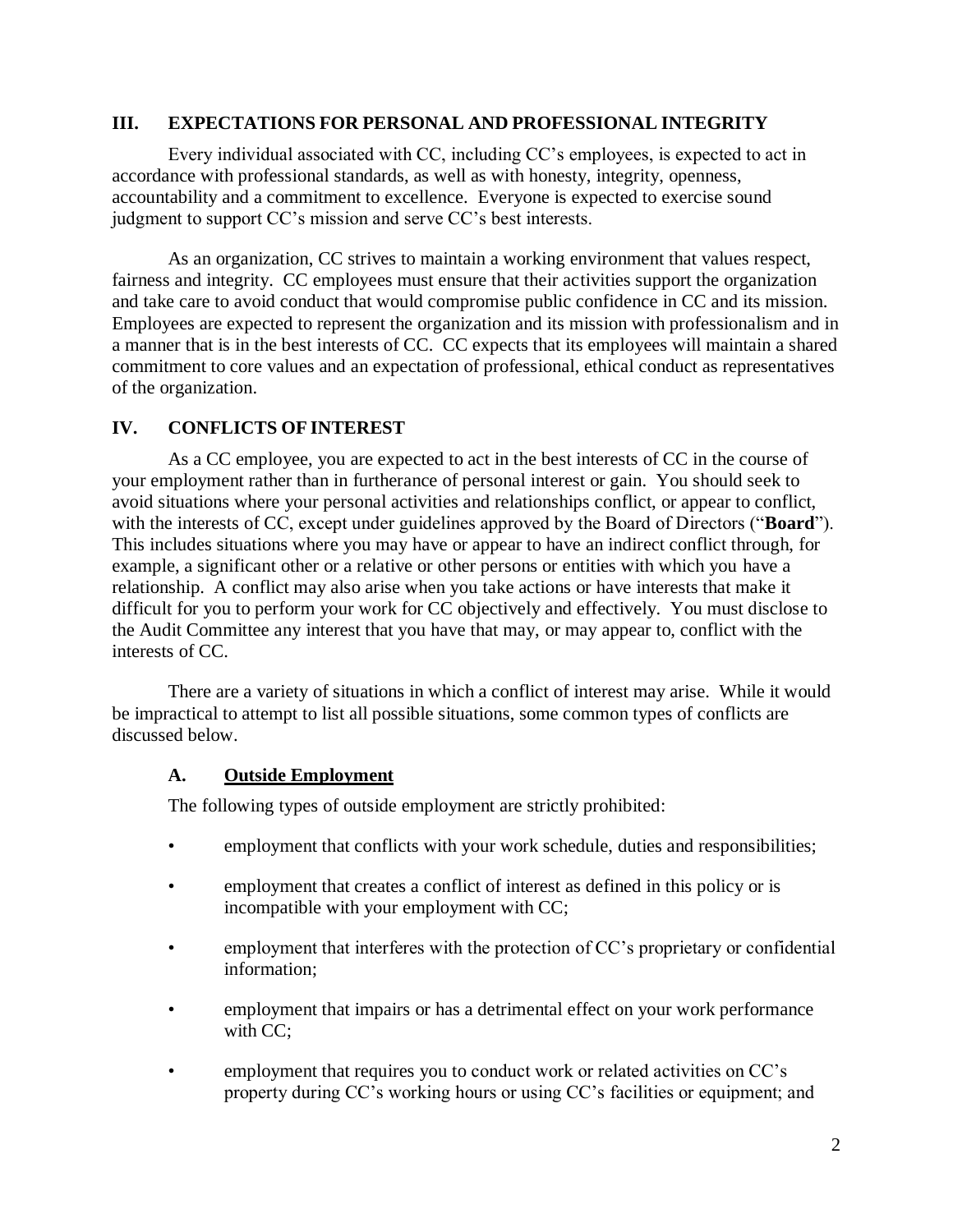• employment that directly or indirectly competes with the business or interests of CC except with approval in advance by the CEO or Chair of the Board.

## **B. Financial Interests in Other Companies**

CC wants to avoid any situation that would result in an employee or other covered person having a material financial interest—including an indirect interest through, for example, a relative or significant other—in any organization if that interest would give you or would appear to give you a conflict of interest with CC. If you believe that you may have a financial interest in another organization that may represent a conflict of interest with CC, it is your responsibility to bring this information to the attention of a member of the Audit Committee. If, after investigation, the Audit Committee determines that the relationship does constitute a conflict of interest with CC, you will have a period of 30 calendar days within which to terminate or modify this relationship accordingly.

# **C. Transactions with Related Parties**

If you have a material financial interest in a transaction between CC and a third party including an indirect interest through, for example, a relative or significant other—you must disclose that interest, and that interest must be approved by the Audit Committee. We encourage you to seek guidance if you have any questions as to whether an interest in a transaction is significant. Any dealings with a related party must be conducted in such a way that no preferential treatment is given to such related party.

## **D. Corporate Opportunities**

You may not directly or indirectly exploit for personal gain any opportunities that are discovered through the use of Organization property, information or position unless the opportunity is disclosed fully in writing to the Board or its designated committee and the Board or its designated committee declines to pursue the opportunity.

## **E. Election or Appointment to Public Office**

You may serve in an elected or appointed public office provided that the position does not create or appear to create a conflict of interest.

# **F. Guidance and Approvals**

Evaluating whether a conflict of interest exists, or may appear to exist, requires the consideration of many factors. You are encouraged to seek guidance and approval in any case where you have any questions or doubts. CC may at any time rescind prior approvals to avoid a conflict of interest, or the appearance of a conflict of interest, for any reason deemed to be in the best interest of CC.

# **V. FINANCIAL CONTROLS**

As a nonprofit entity, the integrity of CC's financial information is paramount. CC's financial information guides the decisions of the Board and is relied upon by the public. If you have any questions or concerns regarding the financial controls in place, we encourage you to seek guidance from the Chief Executive Officer or the Audit Committee of CC's Board.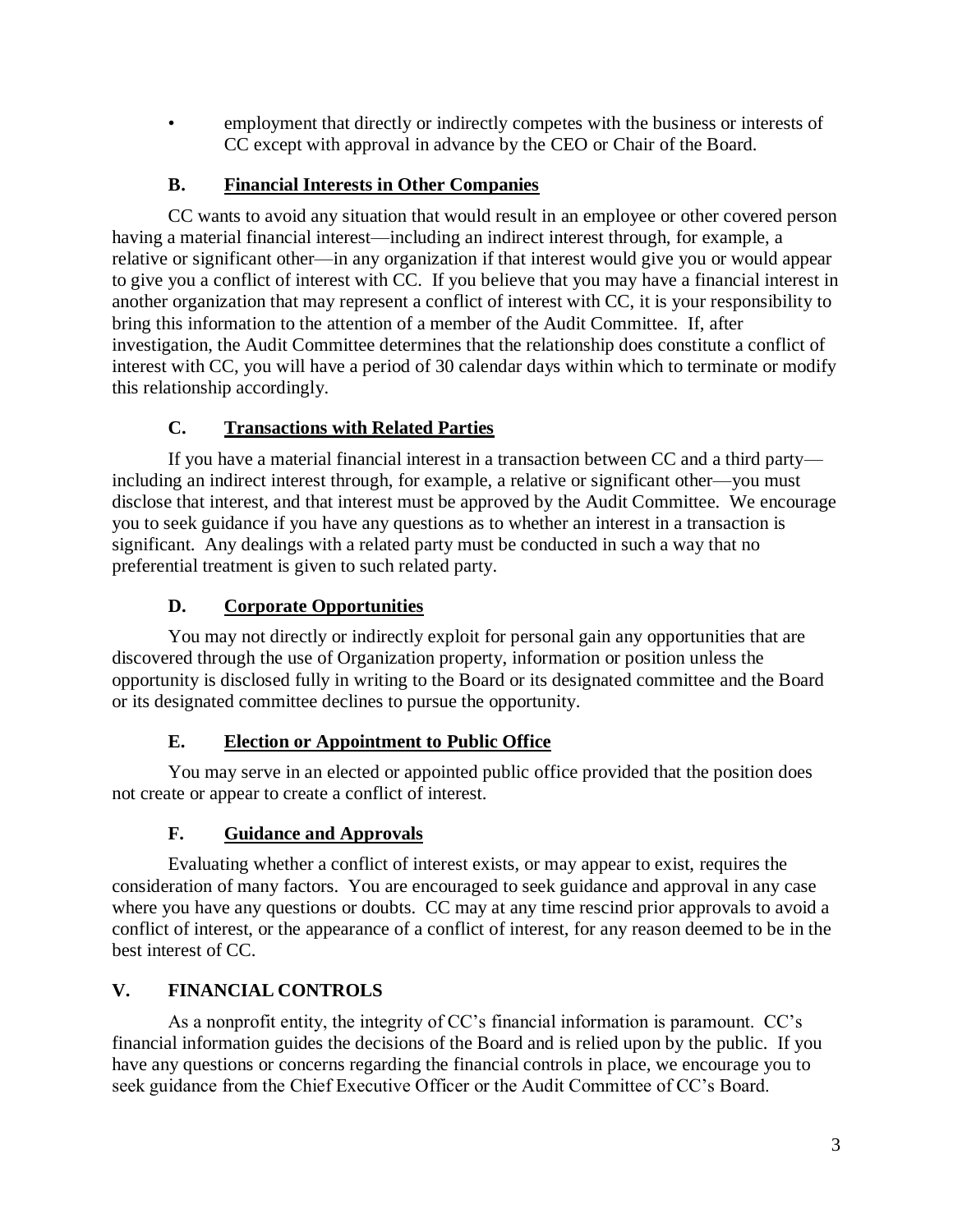#### **VI. WHISTLEBLOWER AND REPORTING POLICY**

CC is committed to maintaining a workplace where employees who reasonably believe that they are aware of conduct in violation of CC's legal and ethical duties can raise these concerns free of any harassment, discrimination or retaliation. CC therefore encourages employees to promptly report those concerns, anonymously or otherwise, in accordance with the procedures outlined below. Discrimination, retaliation or harassment of any kind against any employee who reports such concerns is prohibited.

### **A. Reporting and Investigation**

If you become aware of conduct that reasonably leads you to believe that a violation of CC's legal or ethical duties (including, but not limited to, questionable accounting, internal accounting controls or auditing matters, conflicts of interest, or other misconduct such as harassment) is occurring, you must immediately report those facts to your supervisor, the human resources portal at [hr@creativecommons.org,](mailto:hr@creativecommons.org) or the General Counsel. Information about the current recipients of emails sent to the human resources portal is available in the Human Resources section of Teamspace (https://teamspace.creativecommons.org/Human\_Resources). You may then be requested to document your report in writing.

You may also report your concerns by sending a letter to any member of the Audit Committee or by sending an email to [audit@creativecommons.org.](mailto:audit@creativecommons.org) Information about the current members of the Audit Committee is available at<https://creativecommons.org/about/team/> and available on Teamspace (https://teamspace.creativecommons.org/Human\_Resources).

All complaints under this policy will be taken seriously and will be promptly and thoroughly investigated. All information disclosed during the course of the investigation will remain confidential, including the identity of the reporting employee if requested, except as necessary to conduct the investigation and take any remedial action in accordance with applicable law. All employees and supervisors have a duty to cooperate in the investigation of reports of any conduct covered by this policy. In addition, an employee will be subject to disciplinary action, including the termination of their employment, if the employee fails to cooperate in an investigation or deliberately provides false information during an investigation. If, at the conclusion of its investigation, CC determines that a violation of policy has occurred, CC will take remedial action commensurate with the severity of the offense. The specific action taken in any particular case depends on the nature and gravity of the conduct or circumstances reported and the quality of the information provided, and may include disciplinary action against the accused party, up to and including termination. Reasonable and necessary steps will also be taken to prevent any further violations of policy.

### **B. Discrimination, Retaliation or Harassment**

CC strictly prohibits any discrimination, retaliation or harassment against any person who reports conduct in violation of CC's legal and ethical duties (including questionable accounting or auditing matters, or the reporting of fraudulent financial information) based on the person's reasonable belief that such misconduct occurred. CC also strictly prohibits any discrimination, retaliation or harassment against any person who participates in an investigation of such complaints.